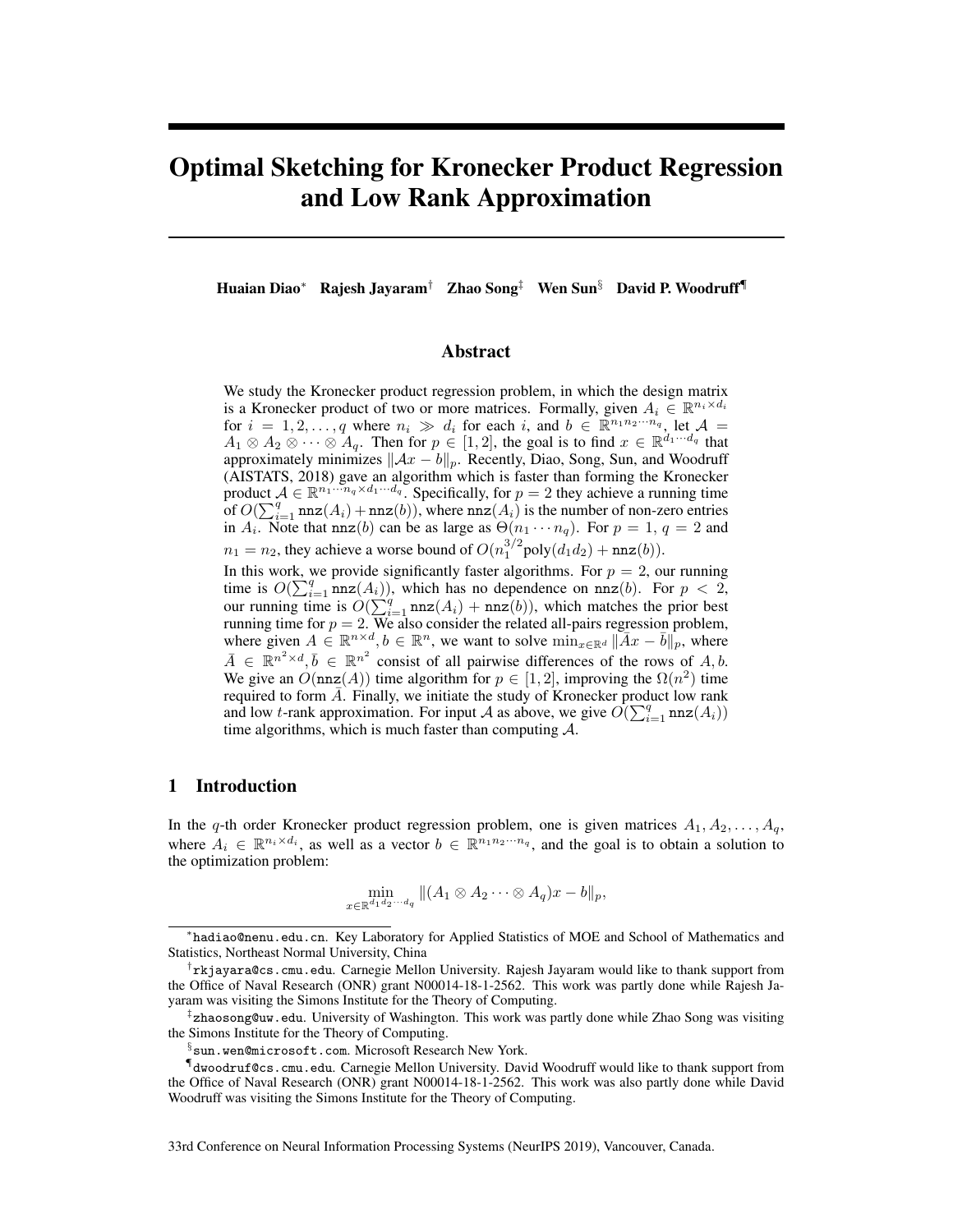where  $p \in [1, 2]$ , and for a vector  $x \in \mathbb{R}^n$  the  $\ell_p$  norm is defined by  $||x||_p = (\sum_{i=1}^n |x_i|^p)^{1/p}$ . For  $p = 2$ , this is known as *least squares regression*, and for  $p = 1$  this is known as *least absolute deviation regression*.

Kronecker product regression is a special case of ordinary regression in which the design matrix is highly structured. Namely, the design matrix is the Kronecker product of two or more smaller matrices. Such Kronecker product matrices naturally arise in applications such as spline regression, signal processing, and multivariate data fitting. We refer the reader to [VL92, VLP93, GVL13] for further background and applications of Kronecker product regression. As discussed in [DSSW18], Kronecker product regression also arises in structured blind deconvolution problems [OY05], and the bivariate problem of surface fitting and multidimensional density smoothing [EM06].

A recent work of Diao, Song, Sun, and Woodruff [DSSW18] utilizes *sketching* techniques to output an  $x \in \mathbb{R}^{d_1 d_2 \cdots d_q}$  with objective function at most  $(1 + \epsilon)$ -times larger than optimal, for both least squares and least absolute deviation Kronecker product regression. Importantly, their time complexity is faster than the time needed to explicitly compute the product  $A_1 \otimes \cdots \otimes A_q$ . We note that sketching itself is a powerful tool for compressing extremely high dimensional data, and has been used in a number of tensor related problems, e.g., [SWZ16, LHW17, DSSW18, SWZ19b, AKK+20].

For least squares regression, the algorithm of [DSSW18] achieves  $O(\sum_{i=1}^{q} \text{nnz}(A_i) + \text{nnz}(b) +$  $poly(d/\epsilon))$  time, where  $nnz(C)$  for a matrix C denotes the number of non-zero entries of C. Note that the focus is on the over-constrained regression setting, when  $n_i \gg d_i$  for each i, and so the goal is to have a small running time dependence on the  $n_i$ 's. We remark that over-constrained regression has been the focus of a large body of work over the past decade, which primarily attempts to design fast regression algorithms in the big data (large sample size) regime, see, e.g., [Mah11, Woo14] for surveys.

Observe that explicitly forming the matrix  $A_1 \otimes \cdots \otimes A_q$  would take  $\prod_{i=1}^q \text{nnz}(A_i)$  time, which can be as large as  $\prod_{i=1}^{q} n_i d_i$ , and so the results of [DSSW18] offer a large computational advantage. Unfortunately, since  $b \in \mathbb{R}^{n_1 n_2 \cdots n_q}$ , we can have  $nnz(b) = \prod_{i=1}^q n_i$ , and therefore  $nnz(b)$  is likely to be the dominant term in the running time. This leaves open the question of whether it is possible to solve this problem in time *sub-linear* in nnz(*b*), with a dominant term of  $O(\sum_{i=1}^{q} \text{nnz}(\hat{A_i}))$ .

For least absolute deviation regression, the bounds of [DSSW18] achieved are still an improvement over computing  $A_1 \otimes \cdots \otimes A_q$ , though worse than the bounds for least squares regression. The authors focus on  $q = 2$  and the special case  $n = n_1 = n_2$ . Here, they obtain a running time of  $O(n^{3/2} \text{poly}(d_1 d_2/\epsilon) + \text{nnz}(b))^6$ . This leaves open the question of whether an *input-sparsity*  $O(\text{nnz}(A_1) + \text{nnz}(A_2) + \text{nnz}(b) + \text{poly}(d_1d_2/\epsilon))$  time algorithm exists.

All-Pairs Regression In this work, we also study the related all-pairs regression problem. Given  $A \in \mathbb{R}^{n \times d}, b \in \mathbb{R}^n$ , the goal is to approximately solve the  $\ell_p$  regression problem  $\min_x ||\bar{A}x - \bar{b}||_p$ , where  $\bar{A} \in \mathbb{R}^{n^2 \times d}$  is the matrix formed by taking all pairwise differences of the rows of A (and  $\bar{b}$ is defined similarly). For  $p = 1$ , this is known as the *rank regression estimator*, which has a long history in statistics. It is closely related to the renowned Wilconxon rank test [WL09], and enjoys the desirable property of being robust with substantial efficiency gain with respect to heavy-tailed random errors, while maintaining high efficiency for Gaussian errors [WKL09, WL09, WPB+18, Wan19a]. In many ways, it has properties more desirable in practice than that of the Huber Mestimator [WPB<sup>+</sup>18, Wan19b]. Recently, the all-pairs loss function was also used by [WPB<sup>+</sup>18] as an alternative approach to overcoming the challenges of tuning parameter selection for the Lasso algorithm. However, the rank regression estimator is computationally intensive to compute, even for moderately sized data, since the standard procedure (for  $p = 1$ ) is to solve a linear program with  $O(n^2)$  constraints. In this work, we demonstrate the first highly efficient algorithm for this estimator.

Low-Rank Approximation Finally, in addition to regression, we extend our techniques to the Low Rank Approximation (LRA) problem. Here, given a large data matrix A, the goal is to

<sup>&</sup>lt;sup>6</sup>We remark that while the  $nnz(b)$  term is not written in the Theorem of [DSSW18], their approach of leverage score sampling from a well-conditioned basis requires one to sample from a well conditioned basis of  $[A_1 \otimes A_2, b]$  for a subspace embedding. As stated, their algorithm only sampled from  $[A_1 \otimes A_2]$ . To fix this omission, their algorithm would require an additional  $nnz(b)$  time to leverage score sample from the augmented matrix.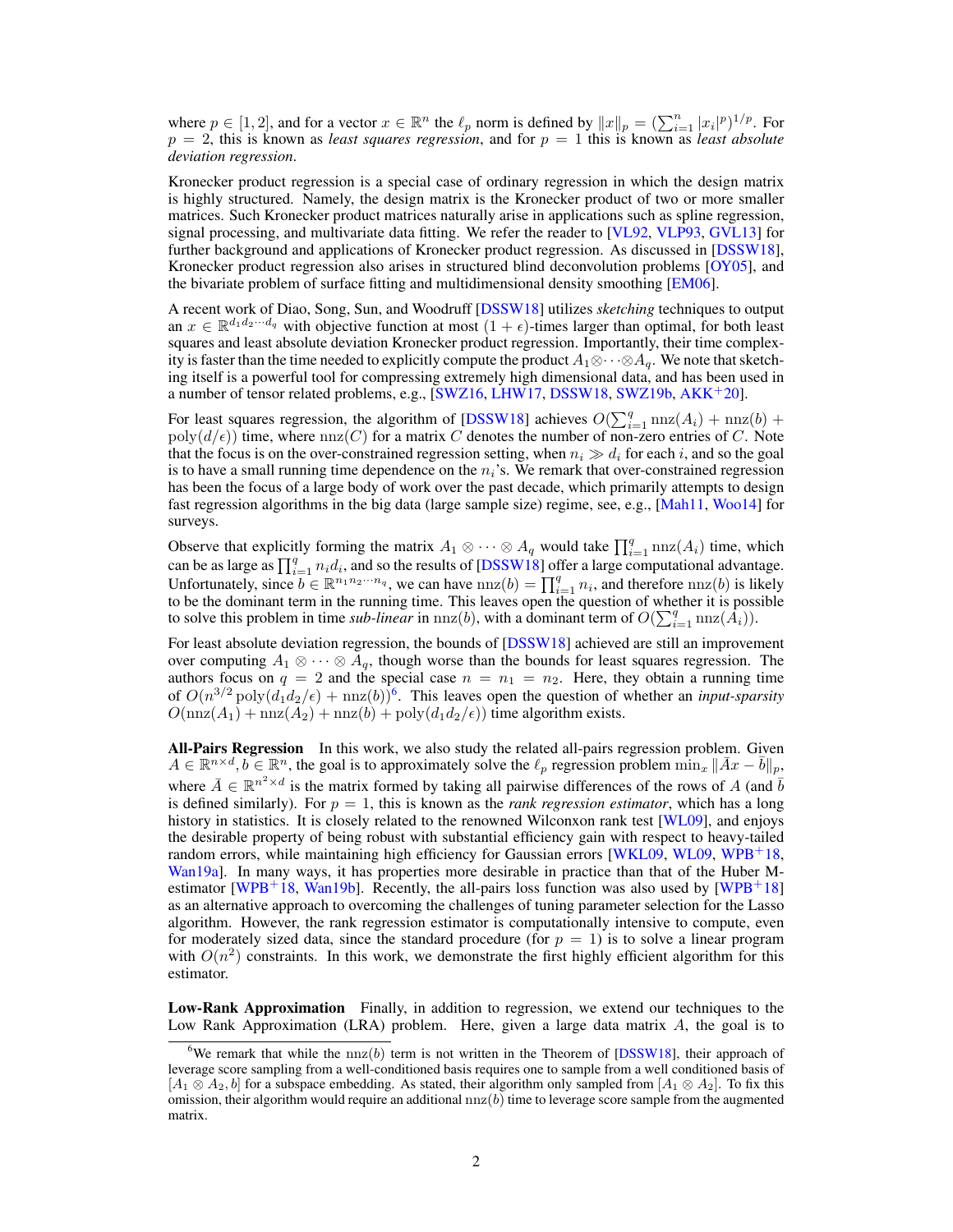find a low rank matrix  $B$  which well-approximates  $A$ . LRA is useful in numerous applications, such as compressing massive datasets to their primary components for storage, denoising, and fast matrix-vector products. Thus, designing fast algorithms for approximate LRA has become a large and highly active area of research; see [Woo14] for a survey. For an incomplete list of recent work using sketching techniques for LRA, see [CW13, MM13, NN13, BW14, CW15b, CW15a, RSW16, BWZ16, SWZ17, MW17, CGK+17, LHW17, SWZ18, BW18, SWZ19a, SWZ19b, SWZ19c, BBB<sup>+</sup>19, IVWW19] and the references therein.

Motivated by the importance of LRA, we initiate the study of low-rank approximation of Kronecker product matrices. Given q matrices  $A_1, \dots, A_q$  where  $A_i \in \mathbb{R}^{n_i \times d_i}$ ,  $n_i \gg d_i$ ,  $A = \otimes_{i=1}^q A_i$ , the goal is to output a rank-k matrix  $B \in \mathbb{R}^{n \times d}$  such that  $||B - A||_F^2 \leq (1 + \epsilon) \text{OPT}_k$ , where OPT<sub>k</sub> is the cost of the best rank-k approximation,  $n = n_1 \cdots n_q$ , and  $d = d_1 \cdots d_q$ . Here  $||A||_F^2 = \sum_{i,j} A_{i,j}^2$ . The fastest general purpose algorithms for this problem run in time  $O(\text{nnz}(A) + \text{poly}(dk/\epsilon))$  [CW13]. However, as in regression, if  $A = \otimes_{i=1}^{q} A_i$  $\Pi$  $(\text{nnz}(A) + \text{poly}(dk/\epsilon))$  [CW13]. However, as in regression, if  $A = \otimes_{i=1}^{q} A_i$ , we have  $\text{nnz}(A) = \frac{q}{k+1} \text{nnz}(A_i)$ , which grows very quickly. Instead, one might also hope to obtain a running time of  $O(\sum_{i=1}^{n} \text{nnz}(A_i) + \text{poly}(dk/\epsilon)).$ 

#### 1.1 Our Contributions

Our main contribution is an input sparsity time  $(1 + \epsilon)$ -approximation algorithm to Kronecker product regression for every  $p \in [1,2]$ , and  $q \geq 2$ . Given  $A_i \in \mathbb{R}^{n_i \times d_i}$ ,  $i = 1, \ldots, q$ , and  $b \in \mathbb{R}^n$  where  $n = \prod_{i=1}^q n_i$ , together with accuracy parameter  $\epsilon \in (0, 1/2)$  and failure probability  $\delta > 0$ , the goal is to output a vector  $x' \in \mathbb{R}^d$  where  $d = \prod_{i=1}^q d_i$  such that  $|(A_1 \otimes \cdots \otimes A_q)x' - b||_p \le (1+\epsilon) \min_x ||(A_1 \otimes \cdots \otimes A_q)x - b||_p$  holds with probability at least  $1 - \delta$ . For  $p = 2$ , our algorithm runs in  $\widetilde{O}\left(\sum_{i=1}^{q} \max(A_i)\right) + \text{poly}(d\delta^{-1}/\epsilon)\right)$  time.<sup>7</sup> Notice that this is *sub-linear* in the input size, since it does not depend on  $nnz(b)$ . For  $p < 2$ , the running time is  $\widetilde{O}\left((\sum_{i=1}^q \max(A_i) + \max(b) + \text{poly}(d/\epsilon)) \log(1/\delta)\right)$ .

Observe that in both cases, this running time is significantly faster than the time to write down  $A_1 \otimes \cdots \otimes A_q$ . For  $p = 2$ , up to logarithmic factors, the running time is the same as the time required to simply read each of the  $A_i$ . Moreover, in the setting  $p < 2$ ,  $q = 2$  and  $n_1 = n_2$ considered in [DSSW18], our algorithm offers a substantial improvement over their running time of  $O(n^{3/2} \text{poly}(d_1 d_2/\epsilon))$ . We empirically evaluate our Kronecker product regression algorithm on exactly the same datasets as those used in [DSSW18]. For  $p \in \{1, 2\}$ , the accuracy of our algorithm is nearly the same as that of [DSSW18], while the running time is significantly faster.

For the all-pairs (or rank) regression problem, we first note that for  $A \in \mathbb{R}^{n \times d}$ , one can rewrite  $\bar{A} \in \mathbb{R}^{n^2 \times d}$  as the difference of Kronecker products  $\bar{A} = A \otimes 1^n - 1^n \otimes A$  where  $1^n \in \mathbb{R}^n$  is the all ones vector. Since  $\overline{A}$  is not a Kronecker product itself, our earlier techniques for Kronecker product regression are not directly applicable. Therefore, we utilize new ideas, in addition to careful sketching techniques, to obtain an  $O(\text{nnz}(A) + \text{poly}(d/\epsilon))$  time algorithm for  $p \in [1,2]$ , which improves substantially on the  $O(n^2d)$  time required to even compute  $\overline{A}$ , by a factor of at least n.

Our main technical contribution for both our  $\ell_p$  regression algorithm and the rank regression problem is a novel and highly efficient  $\ell_p$  sampling algorithm. Specifically, for the rank-regression problem we demonstrate, for a given  $x \in \mathbb{R}^d$ , how to independently sample s entries of a vector  $\overline{Ax} = y \in$  $\mathbb{R}^{n^2}$  from the  $\ell_p$  distribution  $(|y_1|^p/||y||_p^p, \ldots, |y_{n^2}|^p/||y||_p^p)$  in  $\widetilde{O}(nd + \text{poly}(ds))$  time. For the  $\ell_p$ regression problem, we demonstrate the same result when  $y = (A_1 \otimes \cdots \otimes A_q)x - b \in \mathbb{R}^{n_1 \cdots n_q}$ , and in time  $\widetilde{O}(\sum_{i=1}^q \text{nnz}(A_i) + \text{nnz}(b) + \text{poly}(ds))$ . This result allows us to sample a small number of rows of the input to use in our sketch. Our algorithm draws from a large number of disparate sketching techniques, such as the dyadic trick for quickly finding heavy hitters [CM05, KNPW11, LNNT16, NS19], and the precision sampling framework from the streaming literature [AKO11].

For the Kronecker Product Low-Rank Approximation (LRA) problem, we give an input sparsity  $O(\sum_{i=1}^{q} \text{nnz}(A_i) + \text{poly}(dk/\epsilon))$ -time algorithm which computes a rank-k matrix B such that  $\|B - \otimes_{i=1}^q A_i\|_F^2 \le (1+\epsilon) \min_{\text{rank}-k} B' \|B' - \otimes_{i=1}^q A_i\|_F^2$ <br>  $\sum_{i=1}^q \max(A_i)$  is substantially smaller than the  $\max(A) =$  $B - \otimes_{i=1}^q A_i \|_F^2 \le (1 + \epsilon) \min_{\text{rank}-k} B' \| B' - \otimes_{i=1}^q A_i \|_F^2$ . Note again that the dominant term  $\lim_{i=1} \max(A_i)$  is substantially smaller than the  $\max(A) = \prod_{i=1}^q \max(A_i)$  time required to write

<sup>&</sup>lt;sup>7</sup>For a function  $f(n, d, \epsilon, \delta)$ ,  $\widetilde{O}(f) = O(f \cdot \text{poly}(\log n))$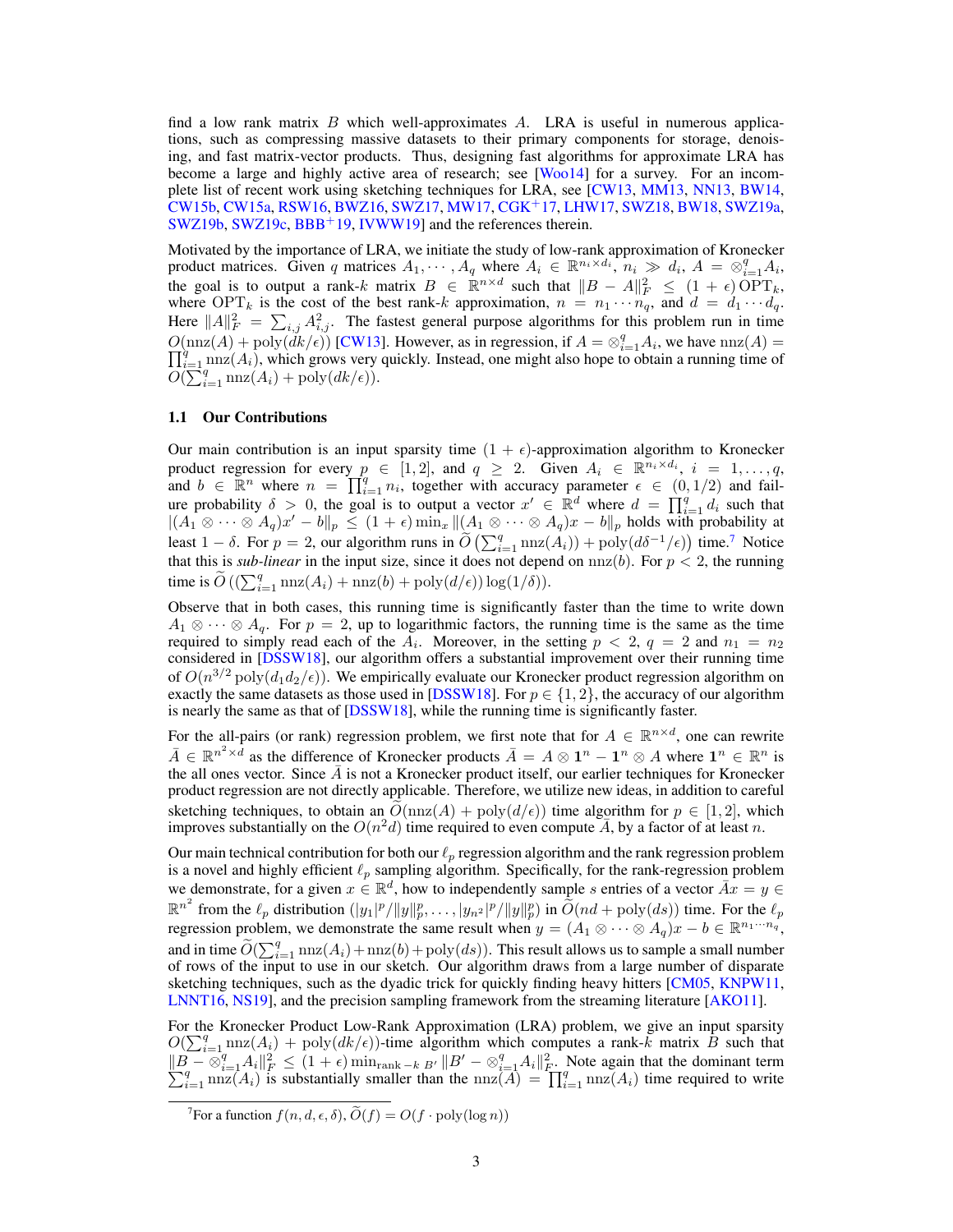down the Kronecker Product A, which is also the running time of state-of-the-art general purpose LRA algorithms [CW13, MM13, NN13]. Thus, our results demonstrate that substantially faster algorithms for approximate LRA are possible for inputs with a Kronecker product structure.

Finally, motivated by [VL00], we use our techniques to solve the low-trank approximation problem, where we are given an arbitrary matrix  $A \in \mathbb{R}^{n^q \times n^q}$ , and the goal is to output a trank-k matrix  $B \in \mathbb{R}^{n^q \times n^q}$  such that  $||B-A||_F$  is minimized. Here, the trank of a matrix B is the smallest integer  $k$  such that  $B$  can be written as a summation of  $k$  matrices, where each matrix is the Kronecker product of q matrices with dimensions  $n \times n$ . Compressing a matrix A to a low-trank approximation yields many of the same benefits as LRA, such as compact representation, fast matrix-vector product, and fast matrix multiplication, and thus is applicable in many of the settings where LRA is used. Using similar sketching ideas, we provide an  $O(\sum_{i=1}^{q} \text{nnz}(A_i) + \text{poly}(d_1 \cdots d_q/\epsilon))$  time algorithm for this problem under various loss functions. Our results for low-trank approximation can be found in the full version of this work.

#### 2 Preliminaries

**Notation** For a tensor  $A \in \mathbb{R}^{n_1 \times n_2 \times n_3}$ , we use  $||A||_p$  to denote the entry-wise  $\ell_p$  norm of A, i.e.,  $||A||_p = (\sum_{i_1} \sum_{i_2} \sum_{i_3} |A_{i_1,i_2,i_3}|^p)^{1/p}$ . For  $n \in \mathbb{N}$ , let  $[n] = \{1,2,\ldots,n\}$ . For a matrix A, let  $A_{i,*}$  denote the *i*-th row of A, and  $A_{*,j}$  the *j*-th column. For  $a, b \in \mathbb{R}$  and  $\epsilon \in (0,1)$ , we write  $a = (1 \pm \epsilon)$ b to denote  $(1 - \epsilon)b \le a \le (1 + \epsilon)b$ . We now define various sketching matrices used by our algorithms.

**Stable Transformations** We will utilize the well-known p-stable distribution,  $\mathcal{D}_p$  (see [Nol07, Ind06] for further discussion), which exist for  $p \in (0,2]$ . For  $p \in (0,2)$ ,  $X \sim \mathcal{D}_p$  is defined by indoof for future discussion), which exist for  $p \in (0, 2]$ . For  $p \in (0, 2)$ ,  $\Lambda \sim \nu_p$  is defined by its characteristic function  $\mathbb{E}_X[\exp(\sqrt{-1}tX)] = \exp(-|t|^p)$ , and can be efficiently generated to a fixed precision [Nol07, KNW10]. For  $p = 2$ ,  $\mathcal{D}_2$  is just the standard Gaussian distribution, and for  $p = 1, \mathcal{D}_1$  is the *Cauchy* distribution. The distribution  $\mathcal{D}_p$  has the property that if  $z_1, \ldots, z_n \sim D_p$ are i.i.d., and  $a \in \mathbb{R}^n$ , then  $\sum_{i=1}^n z_i a_i \sim z ||a||_p$  where  $||a||_p = (\sum_{i=1}^n |a_i|^p)^{1/p}$ , and  $z \sim \mathcal{D}_p$ . This property will allow us to utilize sketches with entries independently drawn from  $\mathcal{D}_p$  to preserve the  $\ell_p$  norm.

**Definition 2.1** (Dense p-stable Transform, [CDMI<sup>+</sup>13, SW11]). Let  $p \in [1, 2]$ . Let  $S = \sigma \cdot C \in$  $\mathbb{R}^{m\times n}$ , where  $\sigma$  is a scalar, and each entry of  $C\in\mathbb{R}^{m\times n}$  is chosen independently from  $\mathcal{D}_p$ .

We will also need a sparse version of the above.

**Definition 2.2** (Sparse p-Stable Transform, [MM13, CDMI<sup>+</sup>13]). Let  $p \in [1, 2]$ . Let  $\Pi = \sigma \cdot SC \in$  $\mathbb{R}^{m \times n}$ , where  $\sigma$  is a scalar,  $S \in \mathbb{R}^{m \times n}$  has each column chosen independently and uniformly from the  $m$  standard basis vectors of  $\mathbb{R}^m$ , and  $C \in \mathbb{R}^{n \times n}$  is a diagonal matrix with diagonals chosen independently from the standard p-stable distribution. For any matrix  $A \in \mathbb{R}^{n \times d}$ ,  $\Pi A$  can be *computed in*  $O(\text{nnz}(A))$  *time.* 

One nice property of *p*-stable transformations is that they provide *low-distortion*  $\ell_p$  *embeddings*.

**Lemma 2.3** (Theorem 1.4 of [WW19]; see also Theorem 2 and 4 of [MM13] for earlier work  $8$ ). *Fix*  $A \in \mathbb{R}^{n \times d}$ , and let  $S \in \mathbb{R}^{k \times n}$  be a sparse or dense p-stable transform for  $p \in [1, 2)$ , with  $k = \Theta(d^2/\delta)$ . Then with probability  $1 - \delta$ , for all  $x \in \mathbb{R}^d$ :

$$
||Ax||_p \le ||SAx||_p \le O(d \log d) ||Ax||_p
$$

We simply call a matrix  $S \in \mathbb{R}^{k \times n}$  a low distortion  $\ell_p$  embedding for  $A \in \mathbb{R}^{n \times d}$  if it satisfies the above inequality for all  $x \in \mathbb{R}^d$ .

**Leverage Scores & Well Condition Bases.** We now introduce the notions of  $\ell_2$  leverage scores and well-conditioned bases for a matrix  $A \in \mathbb{R}^{n \times d}$ .

**Definition 2.4** ( $\ell_2$ -Leverage Scores, [Woo14, BSS12]). *Given a matrix*  $A \in \mathbb{R}^{n \times d}$ , let  $A = Q \cdot R$ *denote the QR factorization of matrix A. For each*  $i \in [n]$ , we define  $\sigma_i = \frac{\|(AR^{-1})_i\|_2^2}{\|AR^{-1}\|_F^2}$ , where

<sup>&</sup>lt;sup>8</sup>In discussion with the authors of these works, the original  $O((d \log d)^{1/p})$  distortion factors stated in these papers should be replaced with  $O(d \log d)$ ; as we do not optimize the poly(d) factors in our analysis, this does not affect our bounds.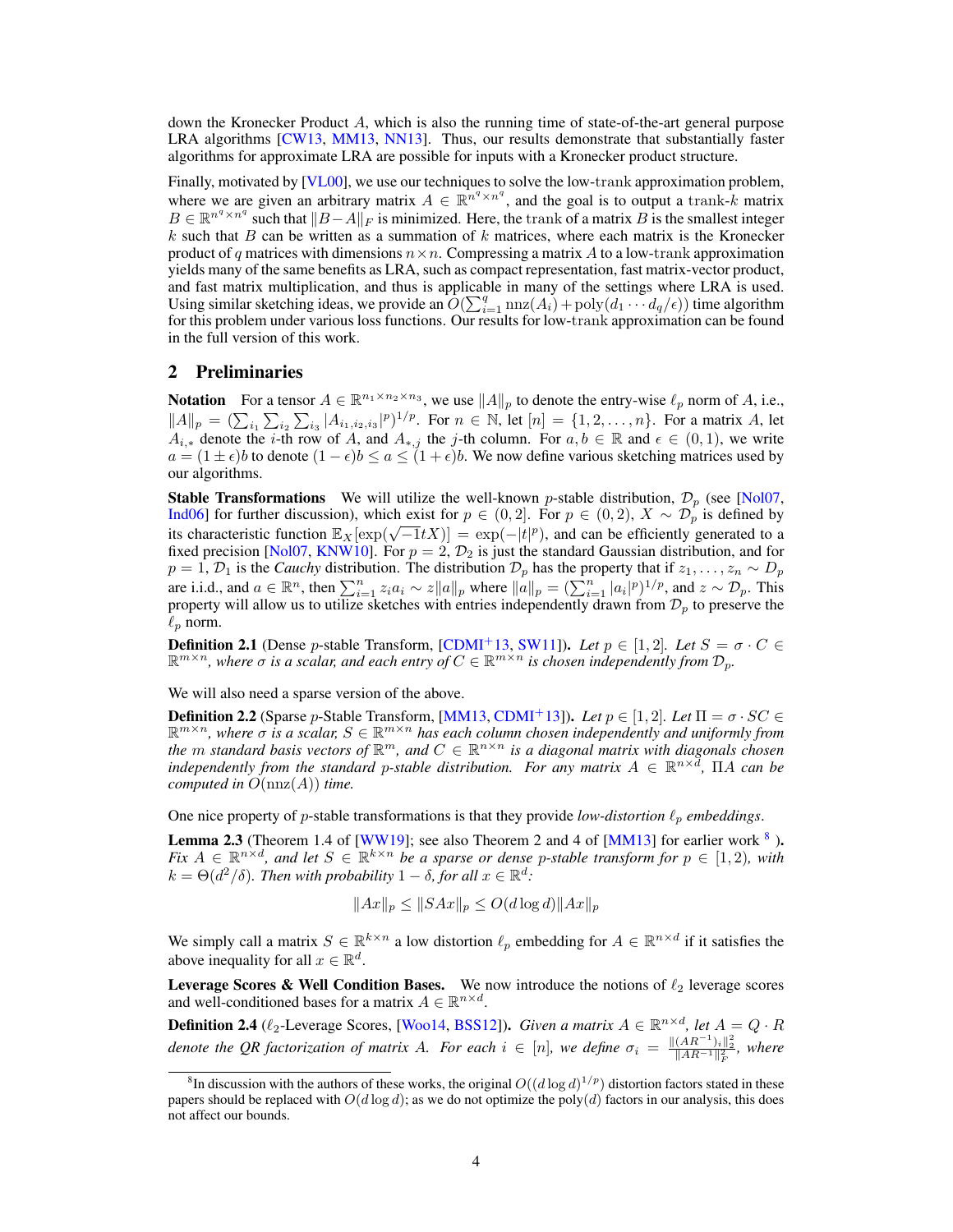$(AR^{-1})_i$  ∈  $\mathbb{R}^d$  *is the i-th row of matrix*  $(AR^{-1})$  ∈  $\mathbb{R}^{n \times d}$ *. We say that*  $\sigma \in \mathbb{R}^n$  *is the*  $\ell_2$  *leverage score vector of* A*.*

**Definition 2.5** ( $(\ell_p, \alpha, \beta)$  Well-Conditioned Basis, [Cla05]). *Given a matrix*  $A \in \mathbb{R}^{n \times d}$ , we say  $U \in \mathbb{R}^{n \times d}$  is an  $(\ell_p, \alpha, \beta)$  well-conditioned basis for the column span of A if the columns of  $U$  span *the columns of A, and if for any*  $x \in \mathbb{R}^d$ , we have  $\alpha \|x\|_p \leq \|Ux\|_p \leq \beta \|x\|_p$ , where  $\alpha \leq 1 \leq \beta$ . If  $\beta/\alpha = d^{O(1)}$ , then we simply say that U is an  $\ell_p$  well conditioned basis for A.

**Fact 2.6** ([WW19, MM13]). Let  $A \in \mathbb{R}^{n \times d}$ , and let  $SA \in \mathbb{R}^{k \times d}$  be a low distortion  $\ell_p$  embedding *for* A (see Lemma 2.3), where  $k = O(d^2/\delta)$ . Let  $SA = QR$  be the  $QR$  decomposition of SA. Then  $AR^{-1}$  *is an*  $\ell_p$  *well-conditioned basis with probability*  $1 - \delta$ *.* 

|  |  |  |  | <b>Algorithm 1</b> Our $\ell_2$ Kronecker Product Regression Algorithm |  |
|--|--|--|--|------------------------------------------------------------------------|--|
|--|--|--|--|------------------------------------------------------------------------|--|

1: **procedure**  $\ell_2$  KRONECKER REGRESSION( $({A_i, n_i, d_i}_{i \in [q]})$  $\triangleright$  Theorem 3.1 2:  $d \leftarrow \prod_{i=1}^{q} d_i, n \leftarrow \prod_{i=1}^{q} n_i, m \leftarrow \Theta(d/(\delta \epsilon^2)).$ 3: Compute approximate leverage scores  $\widetilde{\sigma}_i(A_j)$  for all  $j \in [q], i \in [n_j]$ .<br>4. Construct diagonal leverage score sampling matrix  $D \in \mathbb{R}^{n \times n}$  with r 4: Construct diagonal leverage score sampling matrix  $D \in \mathbb{R}^{n \times n}$ , with m non-zero entries 5: Compute (via the psuedo-inverse) 6:  $\widehat{x} = \arg \min_{x \in \mathbb{R}^d} \|D(A_1 \otimes A_2 \otimes \cdots \otimes A_q)x - Db\|_2$ <br>7: **return**  $\widehat{x}$ 7: return  $\widehat{x}$ 8: end procedure

**Algorithm 2** Our  $\ell_p$  Kronecker Product Regression Algorithm,  $1 \leq p < 2$ 

1: **procedure**  $O(1)$ -APPROXIMATE  $\ell_p$  REGRESSION( $\{A_i, n_i, d_i\}_{i \in [q]}$  $\triangleright$  Theorem 3.2 2:  $d \leftarrow \prod_{i=1}^q d_i, n \leftarrow \prod_{i=1}^q n_i.$ 3: for  $i = 1, \ldots, q$  do 4:  $s_i \leftarrow O(q d_i^2)$ 5: Generate sparse p-stable transform  $S_i \in \mathbb{R}^{s_i \times n}$  (def 2.2)  $\triangleright$  Lemma 2.3 6: Take the QR factorization of  $S_i A_i = Q_i R_i$  to obtain  $R_i \in \mathbb{R}$  $\triangleright$  Fact 2.6 7: Let  $Z \in \mathbb{R}^{d \times \tau}$  be a dense p-stable transform for  $\tau = \Theta(\log(n))$   $\Rightarrow$  Definition 2.1 8: **for**  $j = 1, \ldots, n_i$  **do** 9:  $a_{i,j} \leftarrow \text{median}_{\eta \in [\tau]} \{ (|(A_i R_i^{-1} Z)_{j,\eta} | (\theta_p)^p \}, \text{ where } \theta_p \text{ is the median of } \mathcal{D}_p.$ 10: end for 11: end for 12: Define a distribution  $\mathcal{D} = \{q'_1, q'_1, \dots, q'_n\}$  by  $q'_{\sum_{i=1}^q j_i} \prod_{i=1}^{j-1} n_i = \prod_{i=1}^q a_{i,j_i}$ . 13: Let  $\Pi \in \mathbb{R}^{n \times n}$  denote a diagonal sampling matrix, where  $\Pi_{i,i} = 1/q_i^{1/p}$  with probability  $q_i = \min\{1, r_1 q'_i\}$  and 0 otherwise, where  $r_1 = \Theta(d^3/\epsilon^2)$  $\triangleright$  [DDH+09] 14: Let  $x' \in \mathbb{R}^d$  denote the solution of 15:  $\min_{x \in \mathbb{R}^d} \|\Pi(A_1 \otimes A_2 \otimes \cdots \otimes A_q)x - \Pi b\|_p$ 16: **return**  $x'$ 17: end procedure 18: **procedure**  $(1 + \epsilon)$ -APPROXIMATE  $\ell_p$  REGRESSION( $x' \in \mathbb{R}^d$ ) 19: Implicitly define  $\rho = (A_1 \otimes A_2 \otimes \cdots \otimes A_q)x' - b \in \mathbb{R}^n$ 20: Compute a diagonal sampling matrix  $\Sigma \in \mathbb{R}^{n \times n}$  such that  $\Sigma_{i,i} = 1/\alpha_i^{1/p}$  with probability  $\alpha_i = \min\{1, \max\{q_i, r_2|\rho_i|^p/\|\rho\|_p^p\}\}\$ where  $r_2 = \Theta(d^3/\epsilon^3)$ . 21: Compute  $\hat{x} = \arg \min_{x \in \mathbb{R}^d} \|\Sigma(A_1 \otimes A_2 \otimes \cdots \otimes A_q) - \Sigma b\|_p$  (via convex optimization methods, e.g., [BCLL18, AKPS19, LSZ19]) 22: return  $\widehat{x}$ <br>23: end procedure

# 3 Kronecker Product Regression

We first introduce our algorithm for  $p = 2$ . Our algorithm for  $1 \leq p < 2$  is given in Section 3.1. Our regression algorithm for  $p = 2$  is formally stated in Algorithm 1. Recall that our input design matrix is  $A = \otimes_{i=1}^q A_i$ , where  $A_i \in \mathbb{R}^{n_i \times d_i}$ , and we are also given  $b \in \mathbb{R}^{n_1 \cdots n_q}$ . Let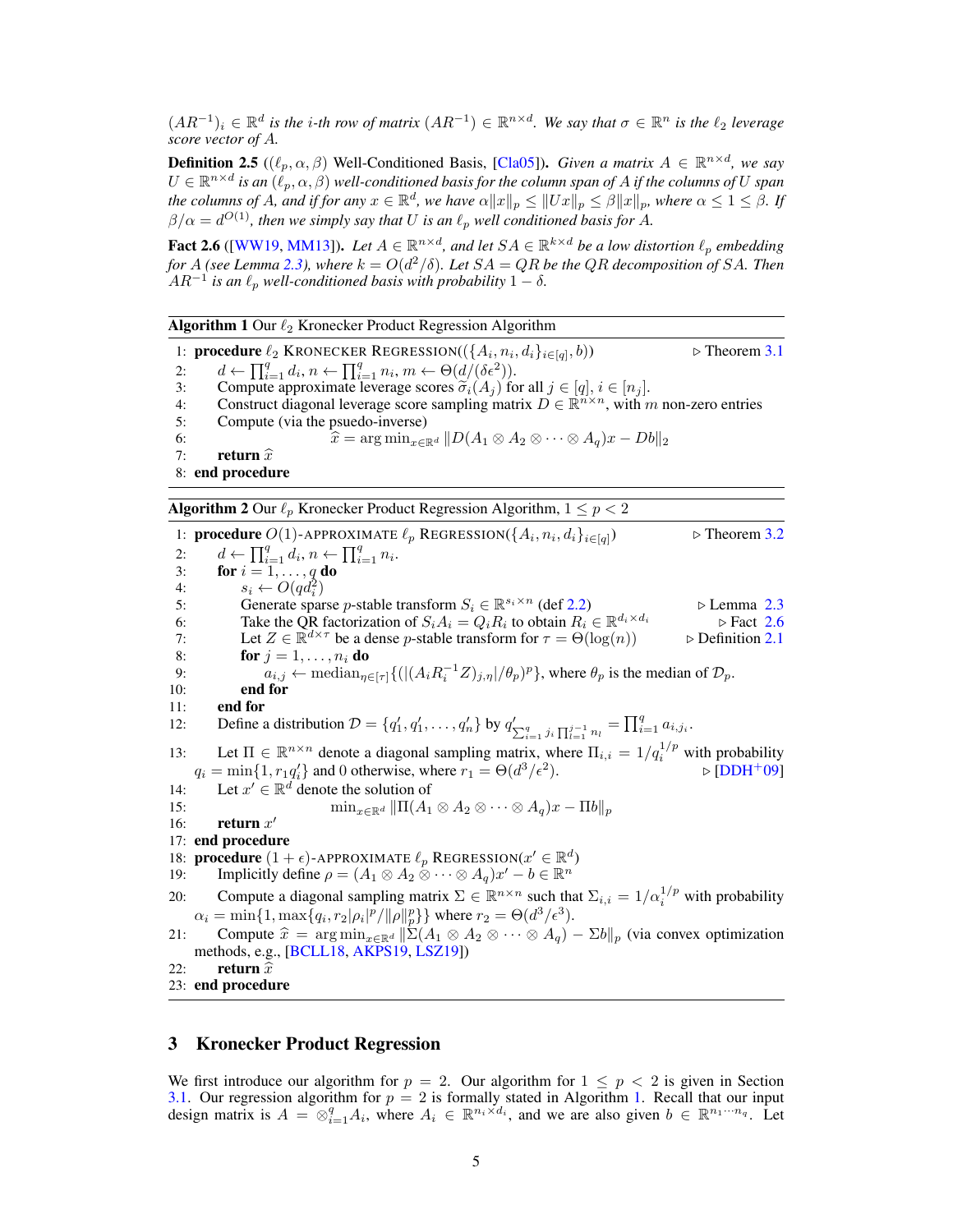$n = \prod_{i=1}^{q} n_i$  and  $d = \prod_{i=1}^{q} d_i$ . The crucial insight of the algorithm is that one can approximately compute the leverage scores of A given only good approximations to the leverage scores of each  $A_i$ . Applying this fact gives a efficient algorithm for sampling rows of A with probability proportional to the leverage scores. Following standard arguments, we will show that by restricting the regression problem to the sampled rows, we can obtain our desired  $(1 \pm \epsilon)$ -approximate solution efficiently. Our main theorem for this section is stated below.

**Theorem 3.1** (Kronecker product  $\ell_2$  regression). Let  $D \in \mathbb{R}^{n \times n}$  be the diagonal row sampling *matrix generated in Algorithm 1, with*  $m = \Theta(d/(\delta \epsilon^2))$  *non-zero entries, and let*  $A = \otimes_{i=1}^q A_i$ , where  $A_i \in \mathbb{R}^{n_i \times d_i}$ , and  $b \in \mathbb{R}^n$ , where  $n = \prod_{i=1}^q n_i$  and  $d = \prod_{i=1}^q d_i$ . Then let  $\hat{x} = \arg \min_{x \in \mathbb{R}^d} ||DAx - Db||_2$ , and let  $x^* = \arg \min_{x' \in \mathbb{R}^d} ||Ax - b||_2$ . Then with probability  $1 - \delta$ , *we have*  $\|\widehat{A}\widehat{x} - b\|_2 \leq (1 + \epsilon) \|Ax^* - b\|_2$ . Moreover, the total running time required to compute  $\widehat{x}$ <br>i:  $\widetilde{\phi}(\sum g_{\text{max}}(A)) + (Ax/(8\lambda)Q(1)) \cdot g$  $i\tilde{\theta}(\sum_{i=1}^{q} \max(A_i) + (dq/(\delta\epsilon))^{O(1)})$ .

# 3.1 Kronecker Product  $\ell_p$  Regression

We now consider  $\ell_p$  regression for  $1 \leq p < 2$ . Our algorithm is stated formally in Algorithm 2. Our main theorem is as follows.

**Theorem 3.2** (Main result,  $\ell_p$  (1+ $\epsilon$ )-approximate regression). *Fix* 1  $\leq p < 2$ . *Then for any constant*  $q = O(1)$ , given matrices  $A_1, A_2, \cdots, A_q$ , where  $A_i \in \mathbb{R}^{n_i \times d_i}$ , let  $n = \prod_{i=1}^q n_i$ ,  $d = \prod_{i=1}^q d_i$ . Let  $\widehat{x} \in \mathbb{R}^d$  be the output of Algorithm 2. Then

$$
||(A_1 \otimes A_2 \otimes \cdots \otimes A_q)\hat{x} - b||_p \le (1 + \epsilon) \min_{x \in \mathbb{R}^n}||(A_1 \otimes A_2 \otimes \cdots \otimes A_q)x - b||_p
$$

*holds with probability at least* 1 − δ*. In addition, our algorithm takes*  $\widetilde{O}\left((\sum_{i=1}^q \text{nnz}(A_i) + \text{nnz}(b) + \text{poly}(d \log(1/\delta)/\epsilon)\right) \log(1/\delta))$  *time to output*  $\widehat{x} \in \mathbb{R}^d$ .

Our high level approach follows that of  $[DDH^+09]$ . Namely, we first obtain a vector  $x'$  which is an  $O(1)$ -approximate solution to the optimal solution. This is done by first constructing (implicitly) a matrix  $\hat{U} \in \mathbb{R}^{n \times d}$  that is a well-conditioned basis for the design matrix  $A_1 \otimes \cdots \otimes A_q$ . We then efficiently sample rows of U with probability proportional to their  $\ell_p$  norm (which must be done without even explicitly computing most of  $U$ ). We then use the results of  $[DDH^+09]$  to demonstrate that solving the regression problem constrained to these sampled rows gives a solution  $x' \in \mathbb{R}^d$  such that  $\|(A_1\otimes \cdots \otimes A_q)x'-b\|_p\leq 8\min_{x\in \mathbb{R}^d} \|(A_1\otimes \cdots \otimes A_q)x'-b\|_p.$ 

We define the *residual error*  $\rho = (A_1 \otimes \cdots \otimes A_q)x' - b \in \mathbb{R}^n$  of x'. Our goal is to sample additional rows  $i \in [n]$  with probability proportional to their residual error  $|\rho_i|^p/||\rho||_p^p$ , and solve the regression problem restricted to the sampled rows. However, we cannot afford to compute even a small fraction of the entries in  $\rho$  (even when b is dense, and certainly not when b is sparse). So to carry out this sampling efficiently, we design an involved, multi-part sketching and sampling routine. This sampling technique is the main technical contribution of this section, and relies on a number of techniques, such as the Dyadic trick for quickly finding heavy hitters from the streaming literature, and a careful pre-processing step to avoid a  $poly(d)$ -blow up in the runtime. Given these samples, we can obtain the solution  $\hat{x}$  after solving the regression problem on the sampled rows, and the fact that this gives a  $(1 + \epsilon)$  approximate solution will follow from Theorem 6 of [DDH+09].

# 4 All-Pairs Regression

Given a matrix  $A \in \mathbb{R}^{n \times d}$  and  $b \in \mathbb{R}^n$ , let  $\overline{A} \in \mathbb{R}^{n^2 \times d}$  be the matrix such that  $\overline{A}_{i+(j-1)n,*}$  $A_{i,*} - A_{j,*}$ , and let  $\bar{b} \in \mathbb{R}^{n^2}$  be defined by  $\bar{b}_{i+(j-1)n} = b_i - b_j$ . Thus,  $\bar{A}$  consists of all pairwise differences of rows of A, and  $\bar{b}$  consists of all pairwise differences of rows of b,. The  $\ell_p$  all pairs regression problem on the inputs A, b is to solve  $\min_{x \in \mathbb{R}^d} ||Ax - b||_p$ .

<sup>&</sup>lt;sup>9</sup>We remark that the exponent of  $d$  in the runtime can be bounded by 3. To see this, first note that the main computation taking place is the leverage score computation. For a  $q$  input matrices, we need to generate the leverage scores to precision  $\Theta(1/q)$ , and the complexity to achieve this is  $O(d^3/q^4)$  by the results of [CW13]. The remaining computation is to compute the pseudo-inverse of a  $d/\epsilon^2 \times d$  matrix, which requires  $O(d^3/\epsilon^2)$ time, so the additive term in the Theorem can be replaced with  $O(d^3/\epsilon^2 + d^3/q^4)$ .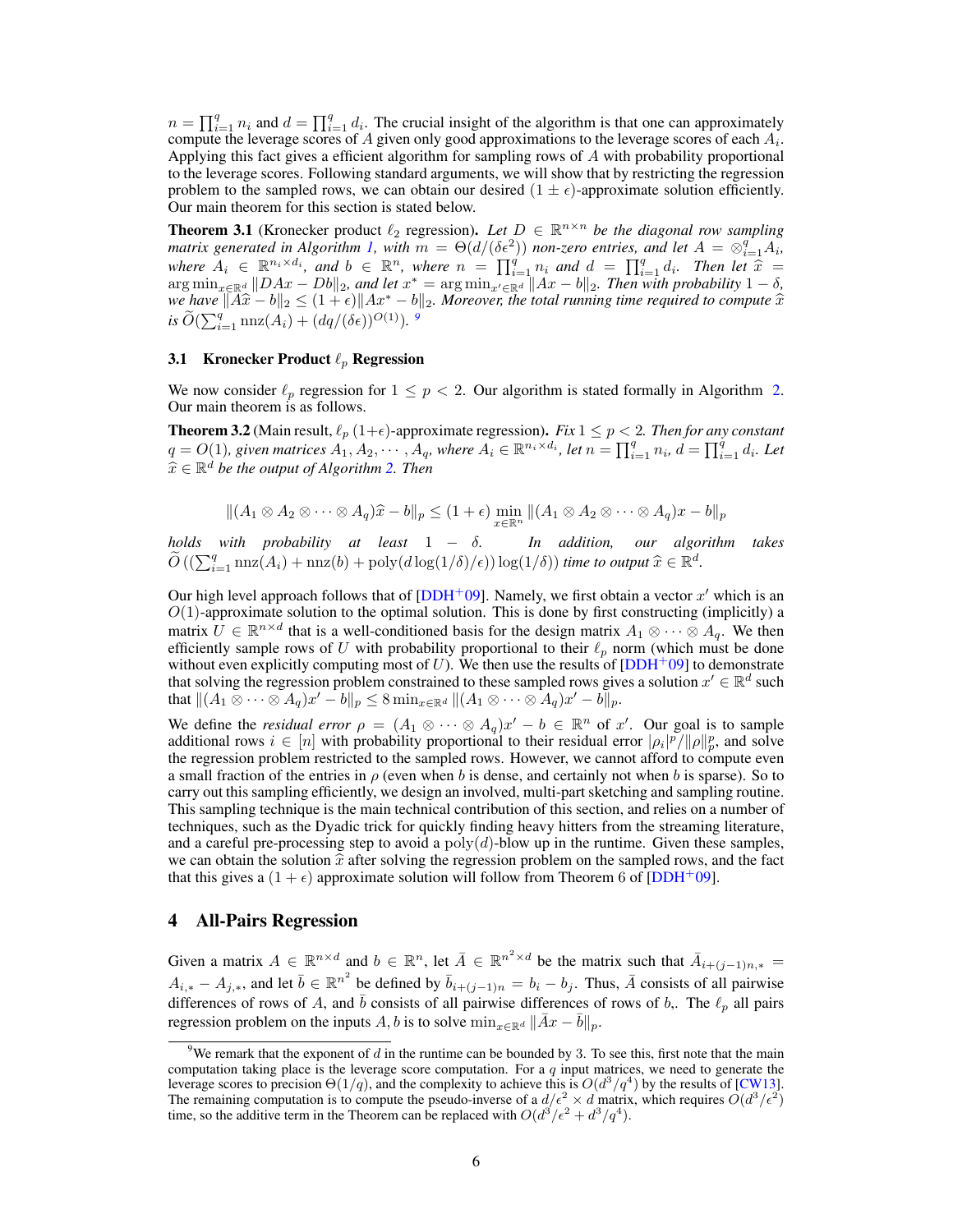First note that this problem has a close connection to Kronecker product regression. Namely, the matrix  $\bar{A}$  can be written  $\bar{A} = A \otimes 1^n - 1^n \otimes A$ , where  $1^n \in \mathbb{R}^n$  is the all 1's vector. Similarly,  $\bar{b} = b \otimes 1^n - 1^n \otimes b$ . For simplicity, we now drop the superscript and write  $1 = 1^n$ .

Our algorithm is given formally in Algorithm 3. The main technical step takes place on line 7, where we sample rows of the matrix  $(F \otimes 1 - 1 \otimes F)R^{-1}$  with probability proportional to their  $\ell_p$ norms. This is done by an involved sampling procedure described in the full version of this work. We summarize the guarantee of our algorithm in the following theorem.

**Theorem 4.1.** *Given*  $A \in \mathbb{R}^{n \times d}$  *and*  $b \in \mathbb{R}^n$ *, for*  $p \in [1,2]$ *, let*  $\overline{A} = A \otimes \mathbf{1} - \mathbf{1} \otimes A \in \mathbb{R}^{n^2 \times d}$ *and*  $\bar{b} = b \otimes 1 - 1 \otimes b \in \mathbb{R}^{n^2}$ . Then there is an algorithm for that outputs  $\hat{x} \in \mathbb{R}^d$  such that with probability  $1 - \delta$  we have  $\|\bar{A}\hat{x} - \bar{b}\| \leq (1 + \epsilon) \min_{x \in \mathbb{R}^d} \|\bar{A}x - \bar{b}\|$ . The running time *with probability*  $1 - \overline{\delta}$  *we have*  $\|\overline{A}\hat{x} - \overline{b}\|_p \leq (1 + \epsilon) \min_{x \in \mathbb{R}^d} \|\overline{A}x - \overline{b}\|_p$ . The running time is  $\widetilde{\partial}(\cos(A) + (A(\sqrt{S}))\partial(1))$  $\widetilde{O}(\text{nnz}(A) + (d/(\epsilon \delta))^{O(1)}).$ 

Algorithm 3 Our All-Pairs Regression Algorithm

- 1: procedure ALL-PAIRS REGRESSION $(A, b)$
- 2:  $F = [A, b] \in \mathbb{R}^{n \times d+1}$ .  $r \leftarrow \text{poly}(d/\epsilon)$
- 3: Generate  $S_1, S_2 \in \mathbb{R}^{k \times n}$  sparse *p*-stable transforms for  $k = \text{poly}(d/(\epsilon \delta)).$
- 4: Sketch  $(S_1 \otimes S_2)(F \otimes 1 1 \otimes F)$ .<br>5: Compute QR decomposition:  $(S_1 \otimes$
- 5: Compute QR decomposition:  $(S_1 \otimes S_2)(F \otimes 1 1 \otimes F) = QR$ .
- 6: Let  $\hat{M} = (\hat{F} \otimes 1 \hat{1} \otimes F)R^{-1}$ , and  $\sigma_i = ||M_{i,*}||_p^p / ||M||_p^p$ .
- 7: Obtain row sampling diagonal matrix  $\Pi \in \mathbb{R}^{n \times n}$  such that  $\Pi_{i,i} = 1/\tilde{q}_i^{-1/p}$  independently<br>with probability  $a_i > \min\{1, r\sigma_i\}$ , where  $\tilde{a}_i = (1 + \epsilon^2)a_i$ . with probability  $q_i \ge \min\{1, r\sigma_i\}$ , where  $\tilde{q}_i = (1 \pm \epsilon^2)q_i$ .<br>
return  $\hat{x}$  where  $\hat{x}$  = arg min and  $\Pi(\bar{A}x - \bar{b})$
- 8: **return**  $\hat{x}$ , where  $\hat{x} = \arg \min_{x \in \mathbb{R}^d} ||\Pi(\bar{A}x \bar{b})||_p$ .
- 9: end procedure

#### 5 Low Rank Approximation of Kronecker Product Matrices

We now consider low rank approximation of Kronecker product matrices. Given  $q$  matrices  $A_1, A_2, \ldots, A_q$ , where  $A_i \in \mathbb{R}^{n_i \times d_i}$ , the goal is to output a rank-k matrix  $B \in \mathbb{R}^{n \times d}$ , where  $n = \prod_{i=1}^{q} n_i$  and  $d = \prod_{i=1}^{q} d_i$ , such that  $||B - A||_F \leq (1 + \epsilon) \text{OPT}_k$ , where  $\text{OPT}_k =$  $\min_{\text{rank}-k \cdot A'} \Vert A' - A \Vert_F$ , and  $A = \otimes_{i=1}^q A_i$ . Our approach employs the Count-Sketch distribution of matrices [CW13, Woo14]. A count-sketch matrix  $S$  is generated as follows. Each column of S contains exactly one non-zero entry. The non-zero entry is placed in a uniformly random row, and the value of the non-zero entry is either 1 or  $-1$  chosen uniformly at random.

Our algorithm is as follows. We sample q independent Count-Sketch matrices  $S_1, \ldots S_q$ , with  $S_i \in$  $\mathbb{R}^{k_i \times n_i}$ , where  $k_1 = \cdots = k_q = \Theta(qk^2/\epsilon^2)$ . We then compute  $M = (\otimes_{i=1}^q S_i)A$ , and let  $U \in \mathbb{R}^{k \times d}$ be the top k right singular vectors of M. Finally, we output  $B = AU<sup>T</sup>U$  in factored form (as  $q + 1$ ) separate matrices,  $A_1, A_2, \ldots, A_q, U$ , as the desired rank-k approximation to A. The following theorem demosntrates the correctness of this algorithm.

**Theorem 5.1.** For any constant  $q \geq 2$ , there is an algorithm which runs in time  $O((\sum_{i=1}^{q} \text{nnz}(A_i)+$  $d \text{poly}(k/\epsilon)) \log(1/\delta)$  *and outputs a rank k-matrix B in factored form such that*  $||\overline{B} - A||_F \le$  $(1 + \epsilon)$  OPT<sub>k</sub> with probability  $1 - \delta$ *. with probability* 9/10*.* 

#### 6 Numerical Simulations

In our numerical simulations, we compare our algorithms to two baselines: (1) brute force, i.e., directly solving regression without sketching, and (2) the methods based sketching developed in [DSSW18]. All methods were implemented in Matlab on a Linux machine. We remark that in our implementation, we simplified some of the steps of our theoretical algorithm, such as the residual sampling algorithm used in Alg. 2. We found that in practice, even with these simplifications, our algorithms already demonstrated substantial improvements over prior work.

Following the experimental setup in [DSSW18], we generate matrices  $A_1 \in \mathbb{R}^{300 \times 15}$ ,  $A_2 \in$  $\mathbb{R}^{300\times15}$ , and  $b \in \mathbb{R}^{300^2}$ , such that all entries of  $A_1, A_2, b$  are sampled i.i.d. from a normal distribution. Note that  $A_1 \otimes A_2 \in \mathbb{R}^{90000 \times 225}$ . We define  $T_{\text{bf}}$  to be the time of the brute force algorithm,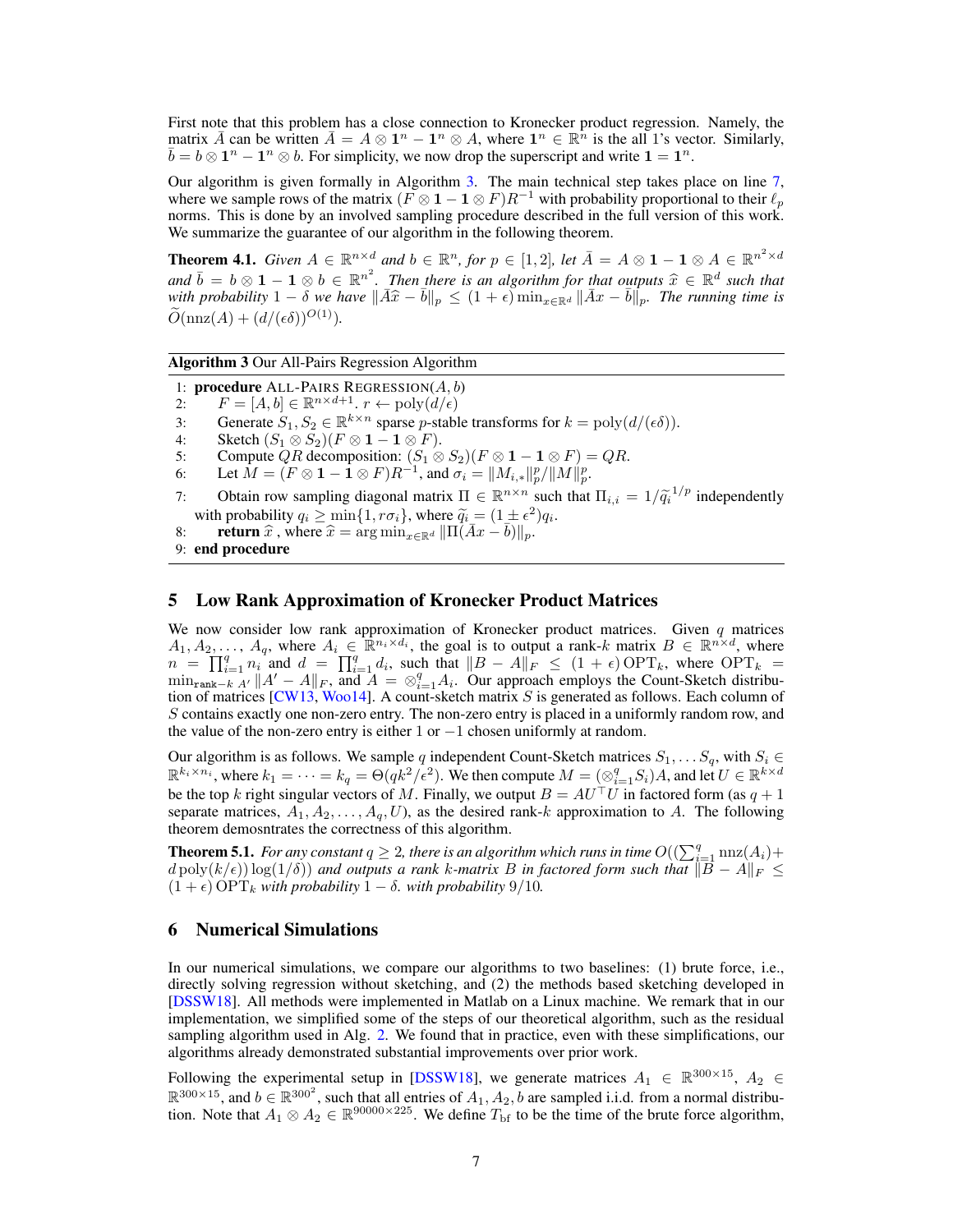|          | m     | m/n | $r_e$    | $\boldsymbol{r}$ | $r_{t}$ | $r_{\rm t}'$ |
|----------|-------|-----|----------|------------------|---------|--------------|
|          | 8100  | .09 | 2.48%    | $1.51\%$         | 0.05    | 0.22         |
| $\ell_2$ | 12100 | .13 | $1.55\%$ | 0.98%            | 0.06    | 0.24         |
|          | 16129 | .18 | 1.20%    | 0.71%            | 0.07    | 0.08         |
|          | 2000  | .02 | 7.72%    | 9.10%            | 0.02    | 0.59         |
| $\ell_1$ | 4000  | .04 | 4.26%    | 4.00%            | 0.03    | 0.75         |
|          | 8000  | .09 | 1.85%    | $1.6\%$          | 0.07    | 0.83         |
|          | 12000 | .13 | 1.29%    | 0.99%            | 0.09    | 0.79         |
|          | 16000 | .18 | $1.01\%$ | 0.70%            | 0.14    | 0.90         |

Table 1: Results for  $\ell_2$  and  $\ell_1$ -regression with respect to different sketch sizes m.

 $T_{\text{old}}$  to be the time of the algorithms from [DSSW18], and  $T_{\text{ours}}$  to be the time of our algorithms. We are interested in the time ratio with respect to the brute force algorithm and the algorithms from [DSSW18], defined as,  $r_t = T_{\text{ours}}/T_{\text{bf}}$ , and  $r'_t = T_{\text{ours}}/T_{\text{old}}$ . The goal is to show that our methods are significantly faster than both baselines, i.e., both  $r_t$  and  $r'_t$  are significantly less than 1.

We are also interested in the quality of the solutions computed from our algorithms, compared to the brute force method and the method from [DSSW18]. Denote the solution from our method as  $x_{\text{our}}$ , the solution from the brute force method as  $x_{\text{bf}}$ , and the solution from the method in [DSSW18] as  $x_{old}$ . We define the relative residual percentage  $r_e$  and  $r'_e$  to be:

$$
r_e = 100 \frac{\|Ax_{\text{ours}} - b\| - \|Ax_{\text{bf}} - b\|}{\|Ax_{\text{bf}} - b\|}, \quad r'_e = 100 \frac{\|Ax_{\text{old}} - b\| - \|Ax_{\text{bf}} - b\|}{\|Ax_{\text{bf}} - b\|}
$$

Where  $A = A_1 \otimes A_2$ . The goal is to show that  $r_e$  is close zero, i.e., our approximate solution is comparable to the optimal solution in terms of minimizing the error  $\|\mathcal{A}x - b\|$ .

Throughout the simulations, we use a moderate input matrix size so that we can accommodate the brute force algorithm and to compare to the exact solution. We consider varying values of  $m$ , where M denotes the size of the sketch (number of rows) used in either the algorithms of [DSSW18] or the algorithms in this paper. We also include a column  $m/n$  in the table, which is the ratio between the size of the sketch and the original matrix  $A_1 \otimes A_2$ . Note in this case that  $n = 90000$ .

**Simulation Results for**  $\ell_2$  We first compare our algorithm, Alg. 1, to baselines under the  $\ell_2$  norm. In our implementation,  $\min_x ||Ax-b||_2$  is solved by Matlab backslash  $A\backslash b$ . Table 1 summarizes the comparison between our approach and the two baselines. The numbers are averaged over 5 random trials. First of all, we notice that our method in general provides slightly less accurate solutions than the method in [DSSW18], i.e.,  $r_e > r_e'$  in this case. However, comparing to the brute force algorithm, our method still generates relatively accurate solutions, especially when  $m$  is large, e.g., the relative residual percentage w.r.t. the optimal solution is around 1% when  $m \approx 16000$ . On the other hand, as suggested by our theoretical improvements for  $\ell_2$ , our method is significantly faster than the method from [DSSW18], consistently across all sketch sizes  $m$ . Note that when  $m \approx 16000$ , our method is around 10 times faster than the method in [DSSW18]. For small m, our approach is around 5 times faster than the method in [DSSW18].

**Simulation Results for**  $\ell_1$  We compare our algorithm, Alg. 2, to two baselines under the  $\ell_1$ norm. The first is a brute-force solution, and the second is the algorithm for [DSSW18]. For  $\min_x ||Ax - b||_1$ , the brute for solution is obtained via a Linear Programming solver in Gurobi [GO16]. Table 1 summarizes the comparison of our approach to the two baselines under the  $\ell_1$ norm. The statistics are averaged over 5 random trials. Compared to the Brute Force algorithm, our method is consistently around 10 times faster, while in general we have relative residual percentage around 1%. Compared to the method from [DSSW18], our approach is consistently faster (around 1.3 times faster). Note our method has slightly higher accuracy than the one from [DSSW18] when the sketch size is small, but slightly worse accuracy when the sketch size increases.

#### Acknowledgments

The authors would like to thank Lan Wang and Ruosong Wang for a helpful discussion. The authors would like to thank Lan Wang for introducing the All-Pairs Regression problem to us.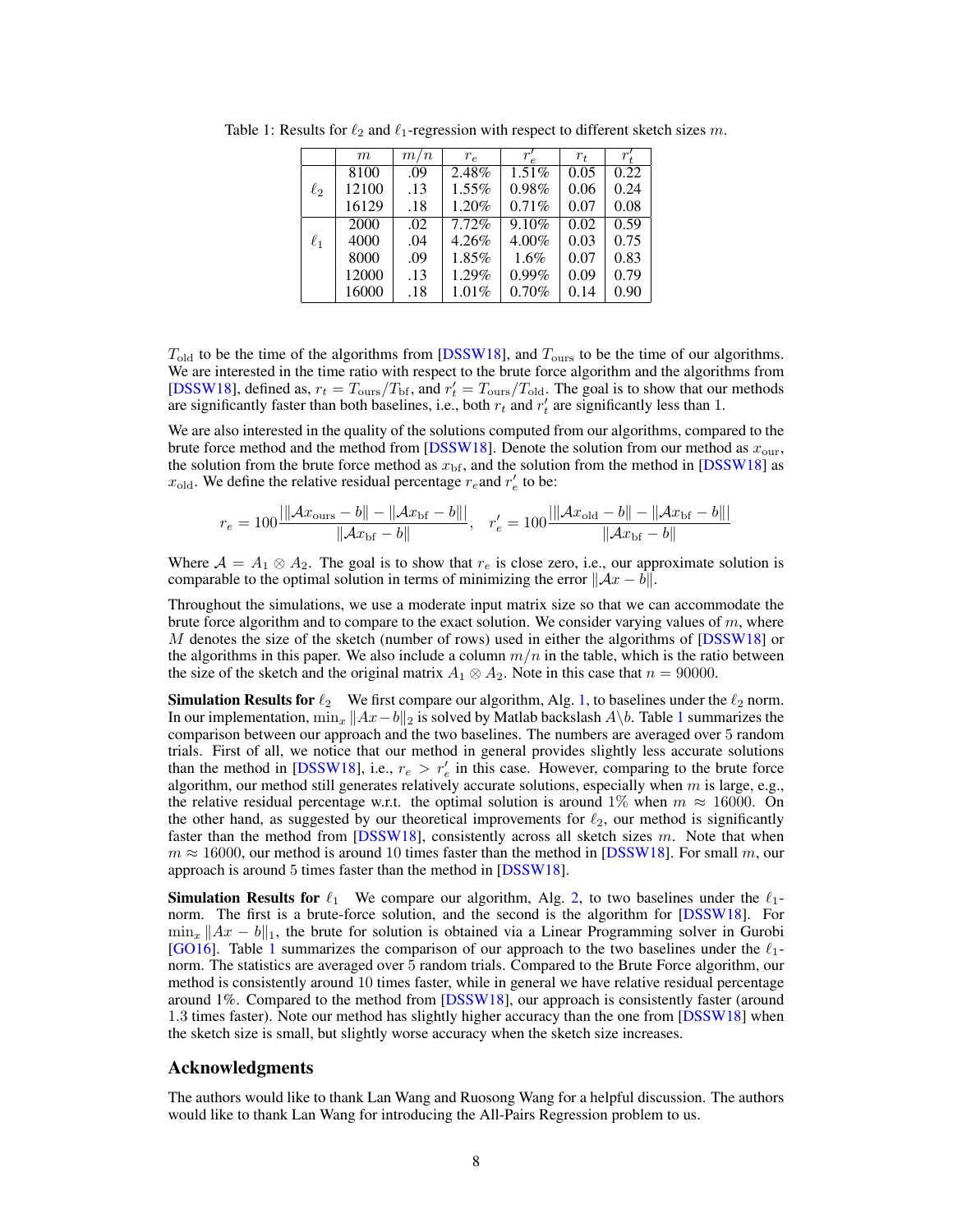## **References**

- [AKK+20] Thomas D. Ahle, Michael Kapralov, Jakob B. T. Knudsen, Rasmus Pagh, Ameya Velingker, David P. Woodruff, and Amir Zandieh. Oblivious sketching of high-degree polynomial kernels. In *SODA*. Merger version of [https://arxiv.org/pdf/1909.](https://arxiv.org/pdf/1909.01410.pdf) [01410.pdf](https://arxiv.org/pdf/1909.01410.pdf) and <https://arxiv.org/pdf/1909.01821.pdf>, 2020.
	- [AKO11] Alexandr Andoni, Robert Krauthgamer, and Krzysztof Onak. Streaming algorithms via precision sampling. In *Foundations of Computer Science (FOCS), 2011 IEEE 52nd Annual Symposium on*, pages 363–372. IEEE, [https://arxiv.org/pdf/1011.](https://arxiv.org/pdf/1011.1263) [1263](https://arxiv.org/pdf/1011.1263), 2011.
- [AKPS19] Deeksha Adil, Rasmus Kyng, Richard Peng, and Sushant Sachdeva. Iterative refinement for  $\ell_p$ -norm regression. In *Proceedings of the Thirtieth Annual ACM-SIAM Symposium on Discrete Algorithms (SODA)*, pages 1405–1424. SIAM, 2019.
- [BBB+19] Frank Ban, Vijay Bhattiprolu, Karl Bringmann, Pavel Kolev, Euiwoong Lee, and David P Woodruff. A ptas for  $\ell_p$ -low rank approximation. In *Proceedings of the Thirtieth Annual ACM-SIAM Symposium on Discrete Algorithms*, pages 747–766. SIAM, 2019.
- [BCLL18] Sébastien Bubeck, Michael B Cohen, Yin Tat Lee, and Yuanzhi Li. An homotopy method for  $\ell_p$  regression provably beyond self-concordance and in input-sparsity time. In *Proceedings of the 50th Annual ACM SIGACT Symposium on Theory of Computing (STOC)*, pages 1130–1137. ACM, 2018.
	- [BSS12] Joshua Batson, Daniel A Spielman, and Nikhil Srivastava. Twice-ramanujan sparsifiers. In *SIAM Journal on Computing*, volume 41(6), pages 1704–1721. [https:](https://arxiv.org/pdf/0808.0163) [//arxiv.org/pdf/0808.0163](https://arxiv.org/pdf/0808.0163), 2012.
	- [BW14] Christos Boutsidis and David P Woodruff. Optimal CUR matrix decompositions. In *Proceedings of the 46th Annual ACM Symposium on Theory of Computing (STOC)*, pages 353–362. ACM, <https://arxiv.org/pdf/1405.7910>, 2014.
	- [BW18] Ainesh Bakshi and David Woodruff. Sublinear time low-rank approximation of distance matrices. In *Advances in Neural Information Processing Systems*, pages 3782– 3792, 2018.
- [BWZ16] Christos Boutsidis, David P Woodruff, and Peilin Zhong. Optimal principal component analysis in distributed and streaming models. In *Proceedings of the 48th Annual ACM SIGACT Symposium on Theory of Computing (STOC)*, pages 236–249. ACM, <https://arxiv.org/pdf/1504.06729>, 2016.
- [CDMI<sup>+</sup>13] Kenneth L Clarkson, Petros Drineas, Malik Magdon-Ismail, Michael W Mahoney, Xiangrui Meng, and David P Woodruff. The fast cauchy transform and faster robust linear regression. In *Proceedings of the Twenty-Fourth Annual ACM-SIAM Symposium on Discrete Algorithms (SODA)*, pages 466–477. Society for Industrial and Applied Mathematics, <https://arxiv.org/pdf/1207.4684>, 2013.
- [CGK<sup>+</sup>17] Flavio Chierichetti, Sreenivas Gollapudi, Ravi Kumar, Silvio Lattanzi, Rina Panigrahy, and David P Woodruff. Algorithms for  $\ell_p$  low rank approximation. In *ICML*. arXiv preprint arXiv:1705.06730, 2017.
	- [Cla05] Kenneth L Clarkson. Subgradient and sampling algorithms for  $\ell_1$  regression. In *Proceedings of the sixteenth annual ACM-SIAM symposium on Discrete algorithms (SODA)*, pages 257–266, 2005.
	- [CM05] Graham Cormode and Shan Muthukrishnan. An improved data stream summary: the count-min sketch and its applications. *Journal of Algorithms*, 55(1):58–75, 2005.
	- [CW13] Kenneth L. Clarkson and David P. Woodruff. Low rank approximation and regression in input sparsity time. In *Symposium on Theory of Computing Conference (STOC)*, pages 81–90. <https://arxiv.org/pdf/1207.6365>, 2013.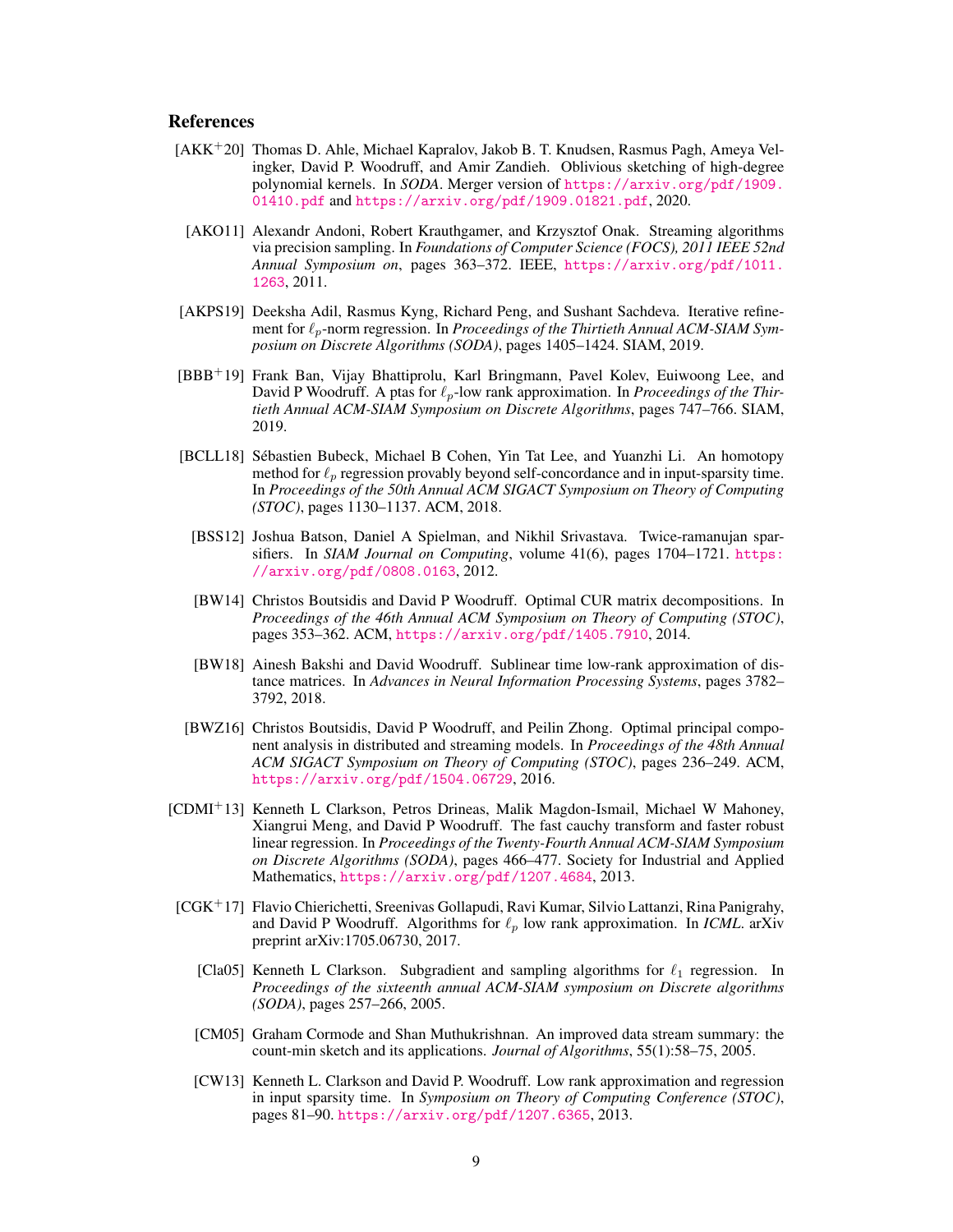- [CW15a] Kenneth L Clarkson and David P Woodruff. Input sparsity and hardness for robust subspace approximation. In *2015 IEEE 56th Annual Symposium on Foundations of Computer Science (FOCS)*, pages 310–329. IEEE, [https://arxiv.org/pdf/1510.](https://arxiv.org/pdf/1510.06073) [06073](https://arxiv.org/pdf/1510.06073), 2015.
- [CW15b] Kenneth L Clarkson and David P Woodruff. Sketching for m-estimators: A unified approach to robust regression. In *Proceedings of the Twenty-Sixth Annual ACM-SIAM Symposium on Discrete Algorithms (SODA)*, pages 921–939. SIAM, 2015.
- [DDH+09] Anirban Dasgupta, Petros Drineas, Boulos Harb, Ravi Kumar, and Michael W Mahoney. Sampling algorithms and coresets for  $\ell_p$  regression. *SIAM Journal on Computing*, 38(5):2060–2078, 2009.
- [DSSW18] Huaian Diao, Zhao Song, Wen Sun, and David P. Woodruff. Sketching for Kronecker product regression and p-splines. *AISTATS 2018*, 2018.
	- [EM06] Paul HC Eilers and Brian D Marx. Multidimensional density smoothing with p-splines. In *Proceedings of the 21st international workshop on statistical modelling*, 2006.
	- [GO16] Inc. Gurobi Optimization. Gurobi optimizer reference manual, 2016.
	- [GVL13] Gene H. Golub and Charles F. Van Loan. *Matrix computations*. Johns Hopkins Studies in the Mathematical Sciences. Johns Hopkins University Press, Baltimore, MD, 2013.
	- [Ind06] Piotr Indyk. Stable distributions, pseudorandom generators, embeddings, and data stream computation. *Journal of the ACM (JACM)*, 53(3):307–323, 2006.
- [IVWW19] Piotr Indyk, Ali Vakilian, Tal Wagner, and David P. Woodruff. Sample-optimal lowrank approximation of distance matrices. In *COLT*, 2019.
- [KNPW11] Daniel M Kane, Jelani Nelson, Ely Porat, and David P Woodruff. Fast moment estimation in data streams in optimal space. In *Proceedings of the forty-third annual ACM symposium on Theory of computing (STOC)*, pages 745–754. ACM, 2011.
- [KNW10] Daniel M Kane, Jelani Nelson, and David P Woodruff. On the exact space complexity of sketching and streaming small norms. In *Proceedings of the twenty-first annual ACM-SIAM symposium on Discrete Algorithms*, pages 1161–1178. SIAM, 2010.
- [LHW17] Xingguo Li, Jarvis Haupt, and David Woodruff. Near optimal sketching of lowrank tensor regression. In *Advances in Neural Information Processing Systems*, pages 3466–3476, 2017.
- [LNNT16] Kasper Green Larsen, Jelani Nelson, Huy L Nguyên, and Mikkel Thorup. Heavy hitters via cluster-preserving clustering. In *2016 IEEE 57th Annual Symposium on Foundations of Computer Science (FOCS)*, pages 61–70. IEEE, 2016.
	- [LSZ19] Yin Tat Lee, Zhao Song, and Qiuyi Zhang. Solving empirical risk minimization in the current matrix multiplication time. In *COLT*. [https://arxiv.org/pdf/1905.](https://arxiv.org/pdf/1905.04447.pdf) [04447.pdf](https://arxiv.org/pdf/1905.04447.pdf), 2019.
	- [Mah11] Michael W. Mahoney. Randomized algorithms for matrices and data. *Foundations and Trends in Machine Learning*, 3(2):123–224, 2011.
	- [MM13] Xiangrui Meng and Michael W Mahoney. Low-distortion subspace embeddings in input-sparsity time and applications to robust linear regression. In *Proceedings of the forty-fifth annual ACM symposium on Theory of computing (STOC)*, pages 91–100. ACM, <https://arxiv.org/pdf/1210.3135>, 2013.
	- [MW17] Cameron Musco and David P Woodruff. Sublinear time low-rank approximation of positive semidefinite matrices. In *2017 IEEE 58th Annual Symposium on Foundations of Computer Science (FOCS)*, pages 672–683. IEEE, 2017.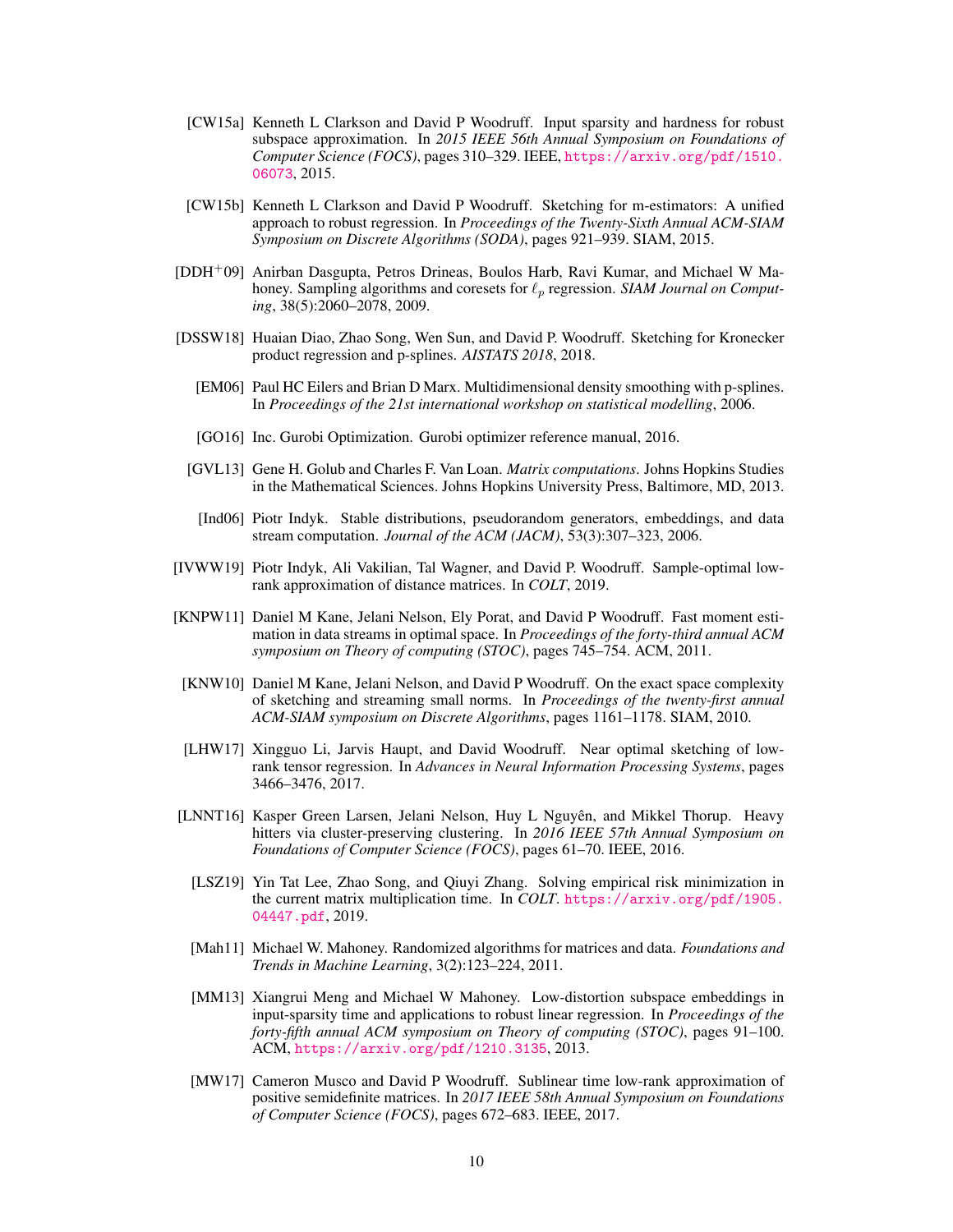- [NN13] Jelani Nelson and Huy L Nguyên. Osnap: Faster numerical linear algebra algorithms via sparser subspace embeddings. In *2013 IEEE 54th Annual Symposium on Foundations of Computer Science (FOCS)*, pages 117–126. IEEE, [https://arxiv.org/](https://arxiv.org/pdf/1211.1002) [pdf/1211.1002](https://arxiv.org/pdf/1211.1002), 2013.
- [Nol07] John P Nolan. Stable distributions. 2007.
- [NS19] Vasileios Nakos and Zhao Song. Stronger L2/L2 compressed sensing; without iterating. In *Proceedings of the 51st Annual ACM Symposium on Theory of Computing (STOC)*, 2019.
- [OY05] S. Oh, S. Kwon and J. Yun. A method for structured linear total least norm on blind deconvolution problem. *Applied Mathematics and Computing*, 19:151–164, 2005.
- [RSW16] Ilya Razenshteyn, Zhao Song, and David P Woodruff. Weighted low rank approximations with provable guarantees. In *Proceedings of the 48th Annual Symposium on the Theory of Computing (STOC)*, 2016.
- [SW11] Christian Sohler and David P Woodruff. Subspace embeddings for the  $\ell_1$ -norm with applications. In *Proceedings of the forty-third annual ACM symposium on Theory of computing*, pages 755–764. ACM, 2011.
- [SWZ16] Zhao Song, David P. Woodruff, and Huan Zhang. Sublinear time orthogonal tensor decomposition. In *Advances in Neural Information Processing Systems 29: Annual Conference on Neural Information Processing Systems (NIPS) 2016, December 5-10, 2016, Barcelona, Spain*, pages 793–801, 2016.
- [SWZ17] Zhao Song, David P Woodruff, and Peilin Zhong. Low rank approximation with entrywise  $\ell_1$ -norm error. In *Proceedings of the 49th Annual Symposium on the Theory of Computing (STOC)*. ACM, <https://arxiv.org/pdf/1611.00898>, 2017.
- [SWZ18] Zhao Song, David P Woodruff, and Peilin Zhong. Towards a zero-one law for entrywise low rank approximation. *arXiv preprint arXiv:1811.01442*, 2018.
- [SWZ19a] Zhao Song, David P Woodruff, and Peilin Zhong. Average case column subset selection for entrywise  $\ell_1$ -norm loss. In *NeurIPS*, 2019.
- [SWZ19b] Zhao Song, David P Woodruff, and Peilin Zhong. Relative error tensor low rank approximation. In *SODA 2019*. <https://arxiv.org/pdf/1704.08246>, 2019.
- [SWZ19c] Zhao Song, David P Woodruff, and Peilin Zhong. Towards a zero-one law for column subset selection. In *NeurIPS*, 2019.
	- [VL92] Charles F Van Loan. *Computational frameworks for the fast Fourier transform*, volume 10 of *Frontiers in Applied Mathematics*. Society for Industrial and Applied Mathematics (SIAM), Philadelphia, PA, 1992.
	- [VL00] Charles F Van Loan. The ubiquitous kronecker product. *Journal of computational and applied mathematics*, 123(1-2):85–100, 2000.
	- [VLP93] Charles F Van Loan and N. Pitsianis. Approximation with Kronecker products. In *Linear algebra for large scale and real-time applications (Leuven, 1992)*, volume 232 of *NATO Adv. Sci. Inst. Ser. E Appl. Sci.*, pages 293–314. Kluwer Acad. Publ., Dordrecht, 1993.
- [Wan19a] Lan Wang. A new tuning-free approach to high-dimensional regression. *.*, 2019.
- [Wan19b] Lan Wang. Personal communication. 2019.
- [WKL09] Lan Wang, Bo Kai, and Runze Li. Local rank inference for varying coefficient models. *Journal of the American Statistical Association*, 104(488):1631–1645, 2009.
- [WL09] Lan Wang and Runze Li. Weighted wilcoxon-type smoothly clipped absolute deviation method. *Biometrics*, 65(2):564–571, 2009.